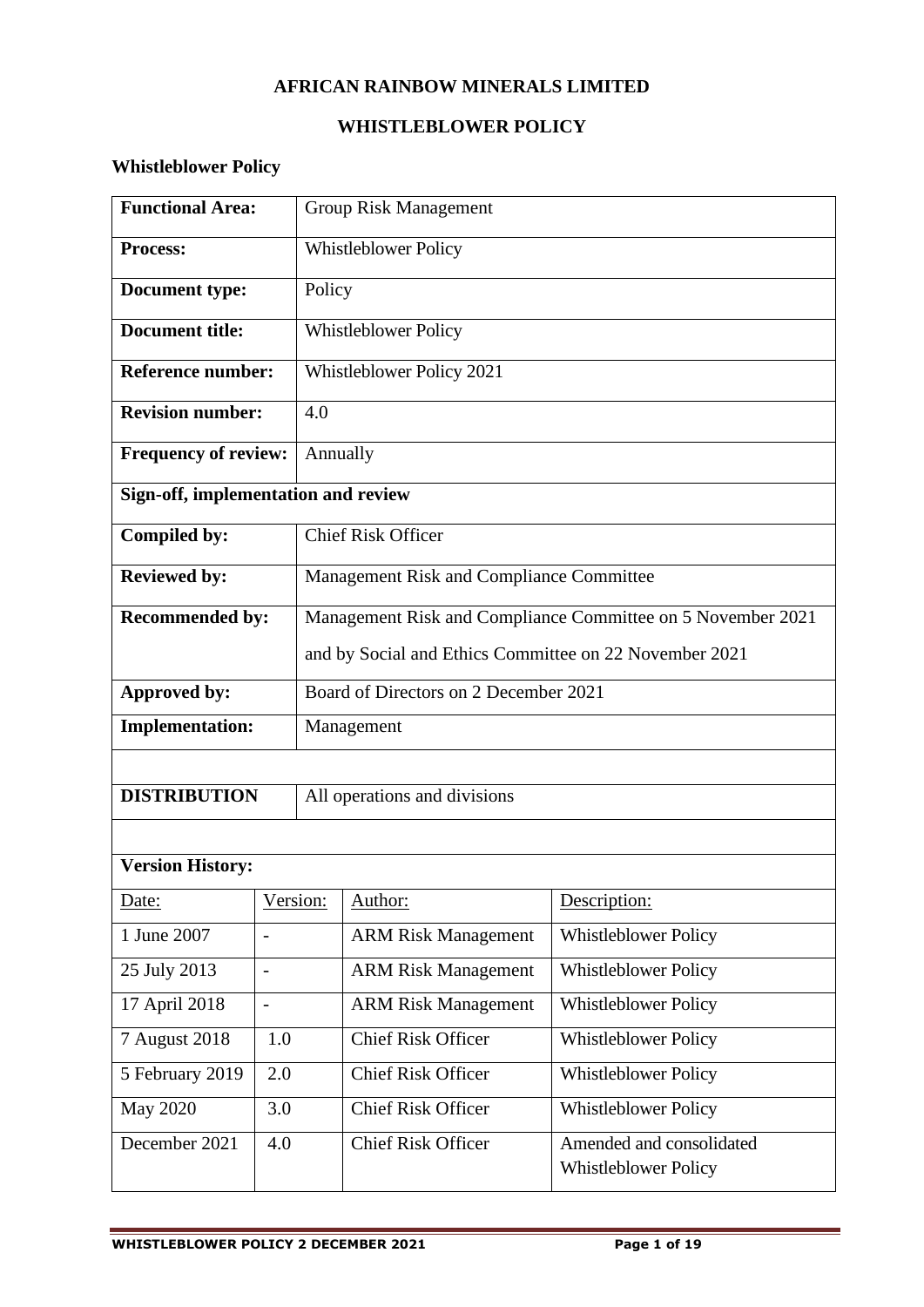# **Table of Contents**

| 1.  | <b>Policy Statement</b>                      | 3  |
|-----|----------------------------------------------|----|
| 2.  | <b>Policy Framework</b>                      | 3  |
| 3.  | <b>Policy Objectives &amp; Applicability</b> | 4  |
| 4.  | <b>Definitions</b>                           | 4  |
| 5.  | <b>Requirements for a Valid Complaint</b>    | 9  |
| 6.  | <b>Reportable Conduct</b>                    | 10 |
| 7.  | <b>Good Faith</b>                            | 11 |
| 8.  | <b>Complaint Procedure</b>                   | 13 |
| 9.  | <b>Occupational Detriments</b>               | 16 |
| 10. | <b>Communication of Policy</b>               | 18 |
| 11. | <b>Breach of Policy</b>                      | 19 |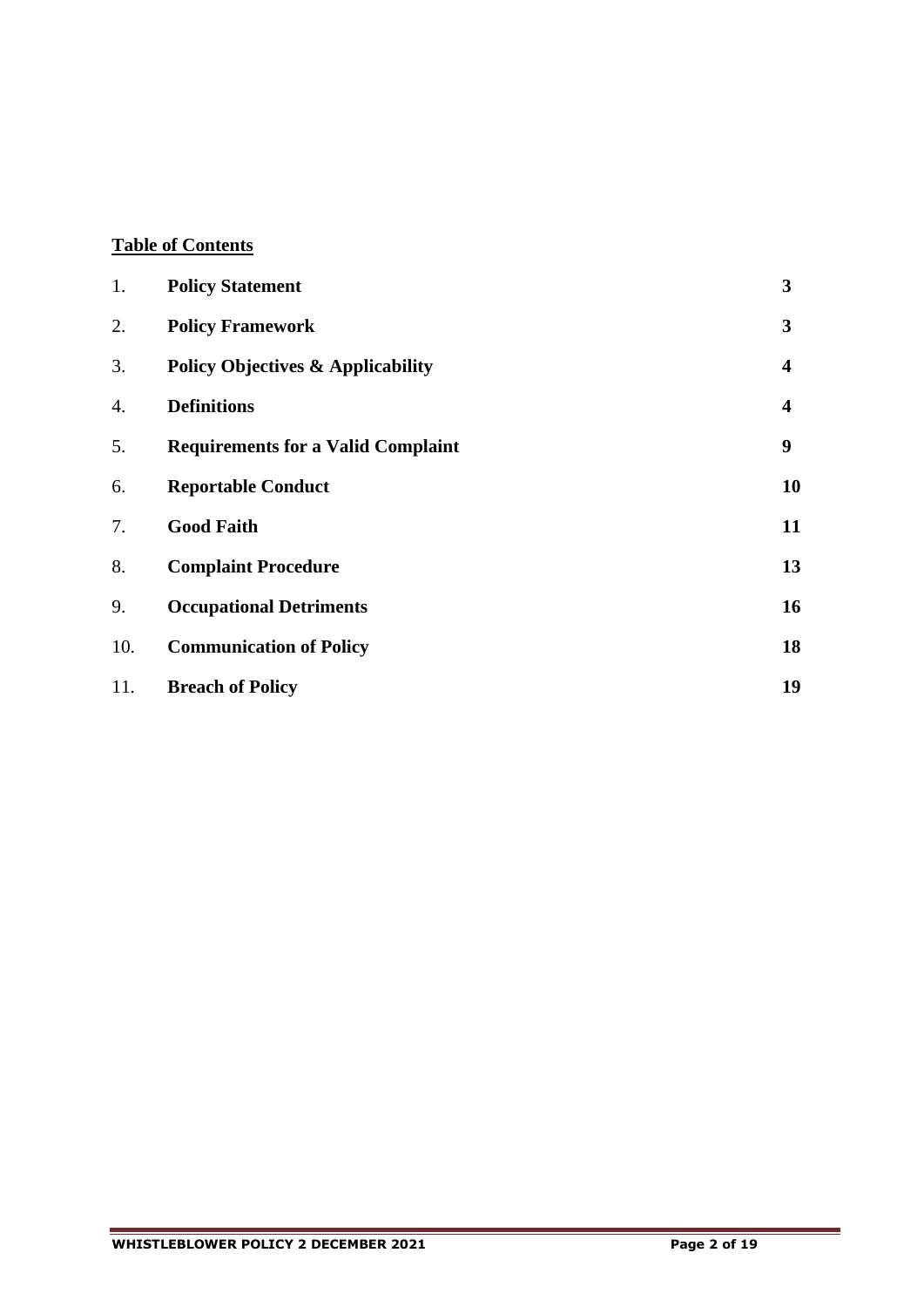#### 1. **POLICY STATEMENT**

ARM is committed to conducting its business activities lawfully, and in a manner that will enhance the qualities valued by ARM. In particular, these qualities include ethics, honesty, integrity, sustainability and individual accountability [King IV, Principle 13].

ARM is committed to exercising ongoing oversight of the management of ethics and,  $1.1$ in particular, overseeing that it results in, among others, the use of protected disclosure or whistleblowing mechanisms by Employees, Workers and Stakeholders to detect criminal or other irregular conduct, and dealing with such disclosures appropriately  $1.2$ [King IV, Principle 2, Recommended Practice (**RP**) 9(c)].

ARM recognises that:

- whistleblowing is a critical tool for promoting individual responsibility and  $1.3$ accountability in the workplace, as well as organisational openness, transparency and  $1.3.1$ accountability;
- whistleblowing is a mechanism for identifying possible misconduct and suspected  $1.3.2$ wrongdoing which, among others, will enable ARM to deal with such conduct appropriately;
- $1.3.3$ the effectiveness of whistleblowing is dependent on ensuring that all whistleblowers are protected from any reprisals as a result of a Disclosure; and  $1.3.4$

the fostering of a culture which encourages Disclosures by Employees, Workers, and Stakeholders in a responsible manner is key to the success of risk management systems.

#### 2. **POLICY FRAMEWORK**

This Policy results from and gives effect to the applicable provisions of:

- 2.1 the ARM Whistleblower Investigation Procedure;
- 2.2 the Protected Disclosures Act;
- 2.3 the Companies Act;
- 2.4 the PACCA;
- 2.5 the King IV Report;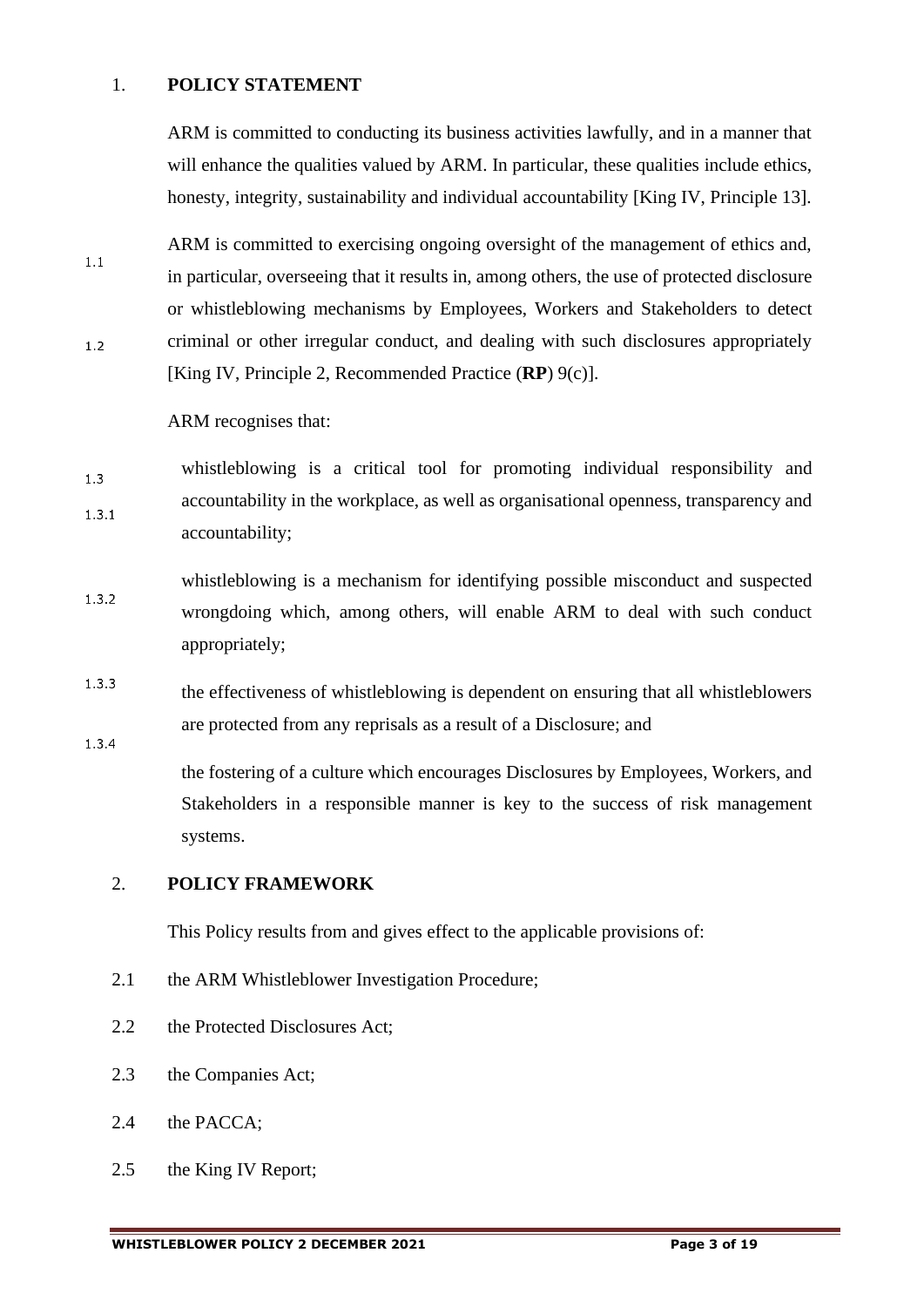#### 2.6 ARM's Legal Compliance Policy; and

2.7 ARM's Code of Conduct.

# 3. **POLICY OBJECTIVES AND APPLICABILITY**

- 3.1 The objectives of this Policy are to:
- 3.1.1 identify the types of Reportable Conduct that would give rise to a Complaint;
- 3.1.2 provide an appropriate procedure for-
- 3.1.3 an Employee, Worker, or Stakeholder to lodge a Complaint;
- 3.1.4 ARM to investigate and resolve a Complaint; and
- 3.1.5 establish protocols for the treatment and protection of Employees or Workers who make Complaints.
- 3.2 This Policy applies to all Employees and Workers of ARM (collectively referred to as **Staff**) and can also be used by Stakeholders. ARM will endeavour to procure that its Affiliates and Subsidiaries adopt a policy similar to this Policy for implementation in their workplaces, where the Policy is not yet applicable.
- 3.3 This Policy applies to Complaints made after the commencement of this Policy, irrespective of whether or not the Reportable Conduct took place before that date.
- 3.4 If any member of Staff is in doubt as to the application of this Policy to him/her, he/she may approach the Chief Risk Officer for guidance, either directly, telephonically by calling +2711 7791452, or, preferably, electronically by e-mailing [Reshma.ramkumar@arm.co.za.](mailto:Reshma.ramkumar@arm.co.za)

# 4. **DEFINITIONS**

- 4.1 **ARM** means African Rainbow Minerals Limited, a public company incorporated in accordance with the laws of the Republic of South Africa (under registration number: 1933/004580/06) and its Staff;
- 4.2 **Affiliates** means ARM's: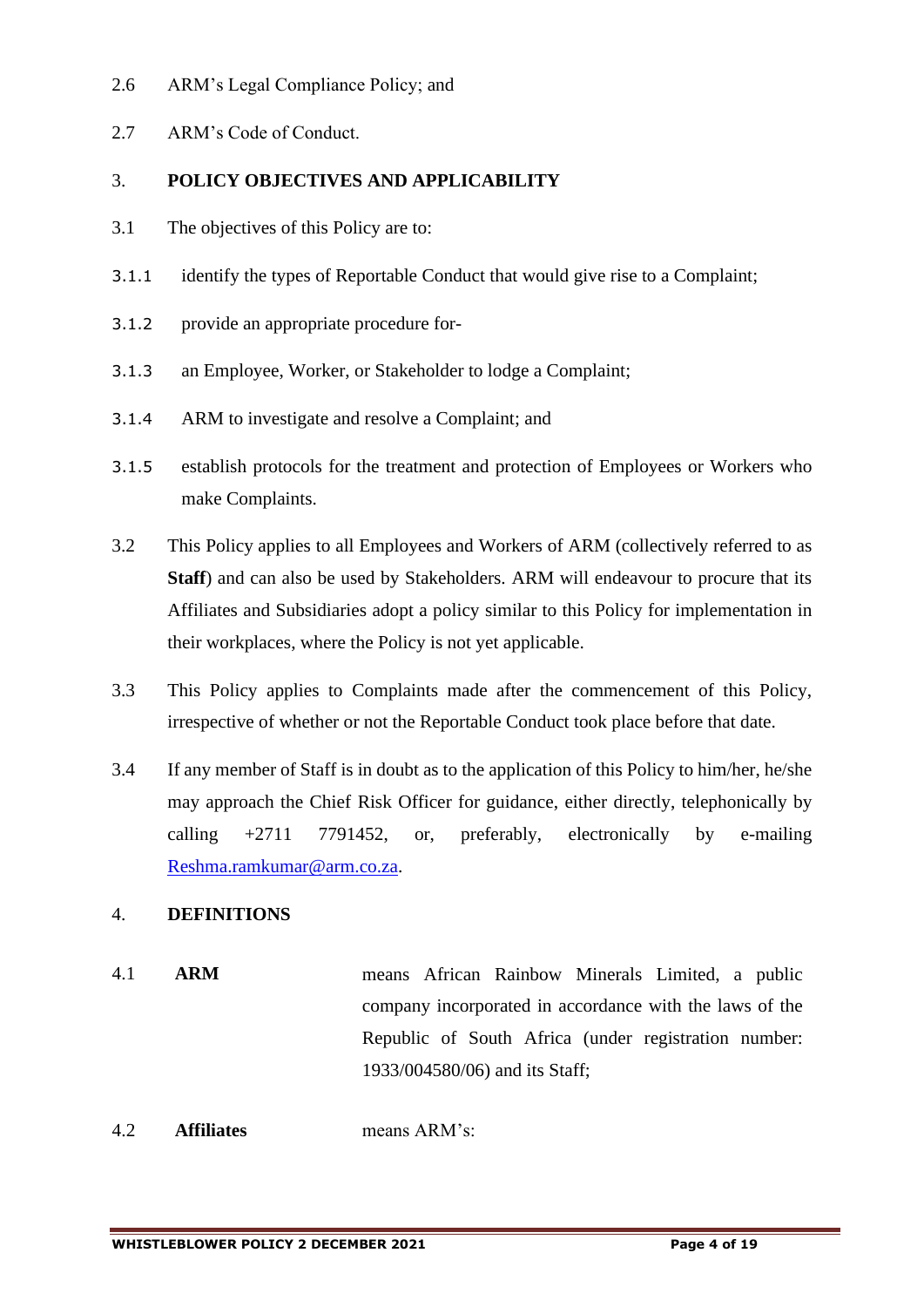- 4.2.1 incorporated and unincorporated joint ventures with third parties in terms of which ARM has direct or indirect control or joint control over the financial and operational decisions in respect of the business of the particular joint venture; and
- 4.2.2 associates, which are entities in which ARM directly or indirectly holds or beneficially owns less than 50% (fifty per cent) but more than 20% (twenty per cent) of the issued share capital or ownership rights or interests, as the case may be, and over which ARM directly or indirectly exercises significant influence but which it does not control;

| 4.3 | Audit            | and | <b>Risk</b> means the Audit and Risk Committee of ARM, elected in |
|-----|------------------|-----|-------------------------------------------------------------------|
|     | <b>Committee</b> |     | terms of section 94(2) of the Companies Act and appointed,        |
|     |                  |     | among others, to report to the Board in relation to ARM's         |
|     |                  |     | compliance risks;                                                 |
| 4.4 | <b>Board</b>     |     | means the board of directors of ARM in place from time to         |
|     |                  |     | time;                                                             |
|     |                  |     |                                                                   |
|     |                  |     |                                                                   |
| 4.5 | <b>CE</b>        |     | means the Chief Executive of the ARM Ferrous Division or          |
|     |                  |     | of the ARM Platinum Division, as the case may be, as              |
|     |                  |     | appointed from time to time;                                      |
| 4.6 | <b>CEO</b>       |     | means ARM's Chief Executive Officer, as appointed from            |
|     |                  |     | time to time;                                                     |
|     |                  |     |                                                                   |
| 4.7 | <b>CRO</b>       |     | means ARM's Chief Risk Officer, as appointed from time            |
|     |                  |     | to time;                                                          |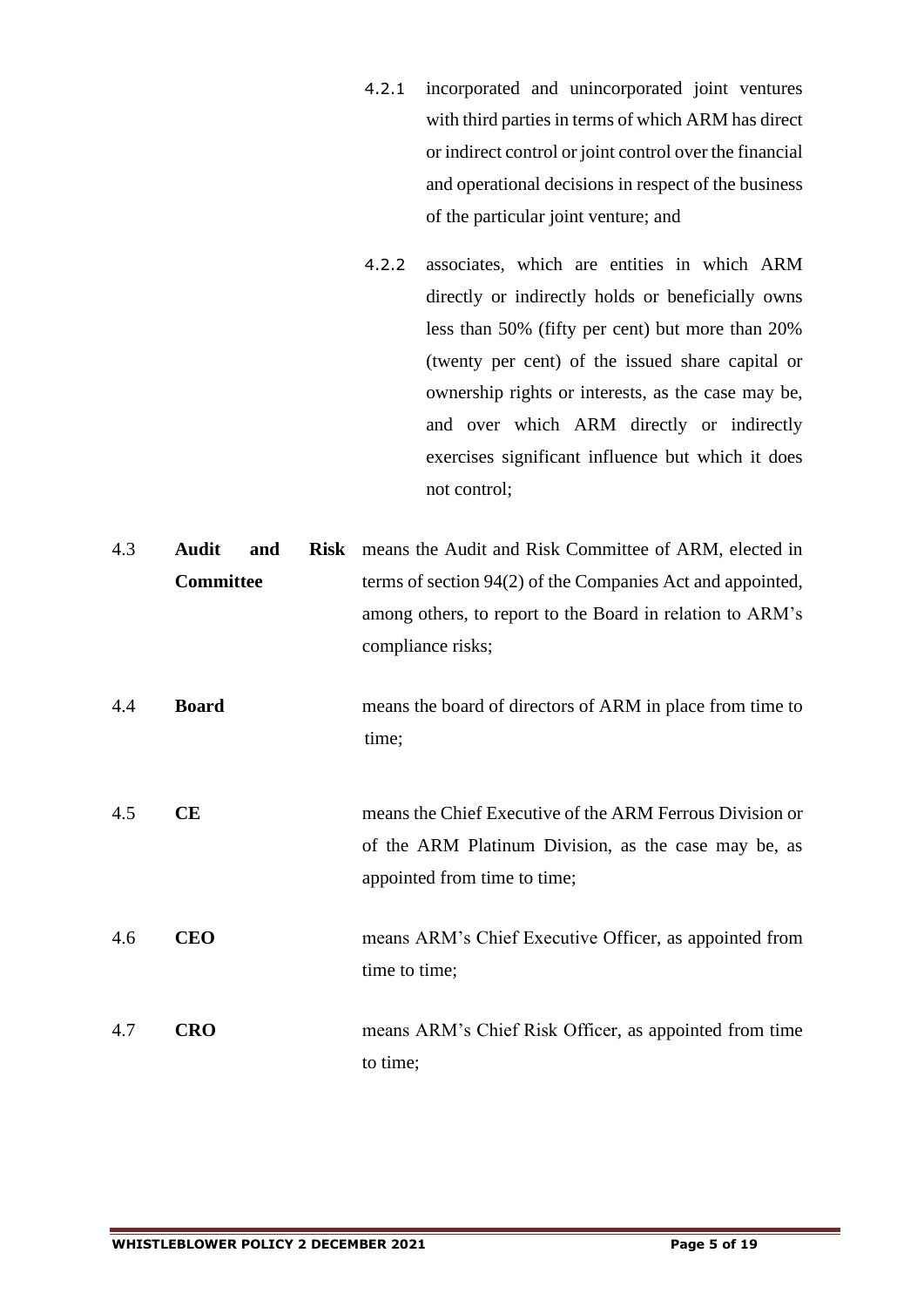| 4.8  | Complaint                       | means the submission of information by a member of Staff<br>in accordance with the requirements of paragraph 5.1 of this<br>Policy;                                                                                                |
|------|---------------------------------|------------------------------------------------------------------------------------------------------------------------------------------------------------------------------------------------------------------------------------|
| 4.9  | <b>Companies Act</b>            | means the Companies Act, 71 of 2008, as amended from<br>time to time;                                                                                                                                                              |
| 4.10 | <b>Disclosure</b>               | means any disclosure of information regarding Reportable<br>Conduct;                                                                                                                                                               |
| 4.11 | <b>Employee</b>                 | means:                                                                                                                                                                                                                             |
|      |                                 | 4.11.1 Any director or prescribed officer of ARM, as such<br>terms are defined in the Companies Act;                                                                                                                               |
|      |                                 | 4.11.2 any person, excluding a Worker or Stakeholder,<br>who works or worked for ARM and who receives<br>or received, or is entitled to receive remuneration;<br>and                                                               |
|      |                                 | 4.11.3 any other person, excluding any Worker or<br>Stakeholder, who in any manner assists or assisted<br>in carrying on or conducting or conducted the<br>business of ARM;                                                        |
| 4.12 | <b>Employment Equity</b><br>Act | means the Employment Equity Act, 55 of 1998, as amended<br>from time to time;                                                                                                                                                      |
| 4.13 | <b>FD</b>                       | means the financial director of ARM, as appointed from<br>time to time;                                                                                                                                                            |
| 4.14 | <b>Good Faith</b>               | in the context of a Disclosure, means that an Employee,<br>Worker, or Stakeholder as applicable, must act in a<br>responsible and honest manner without any motives to gain<br>any personal advantages from making the Disclosure; |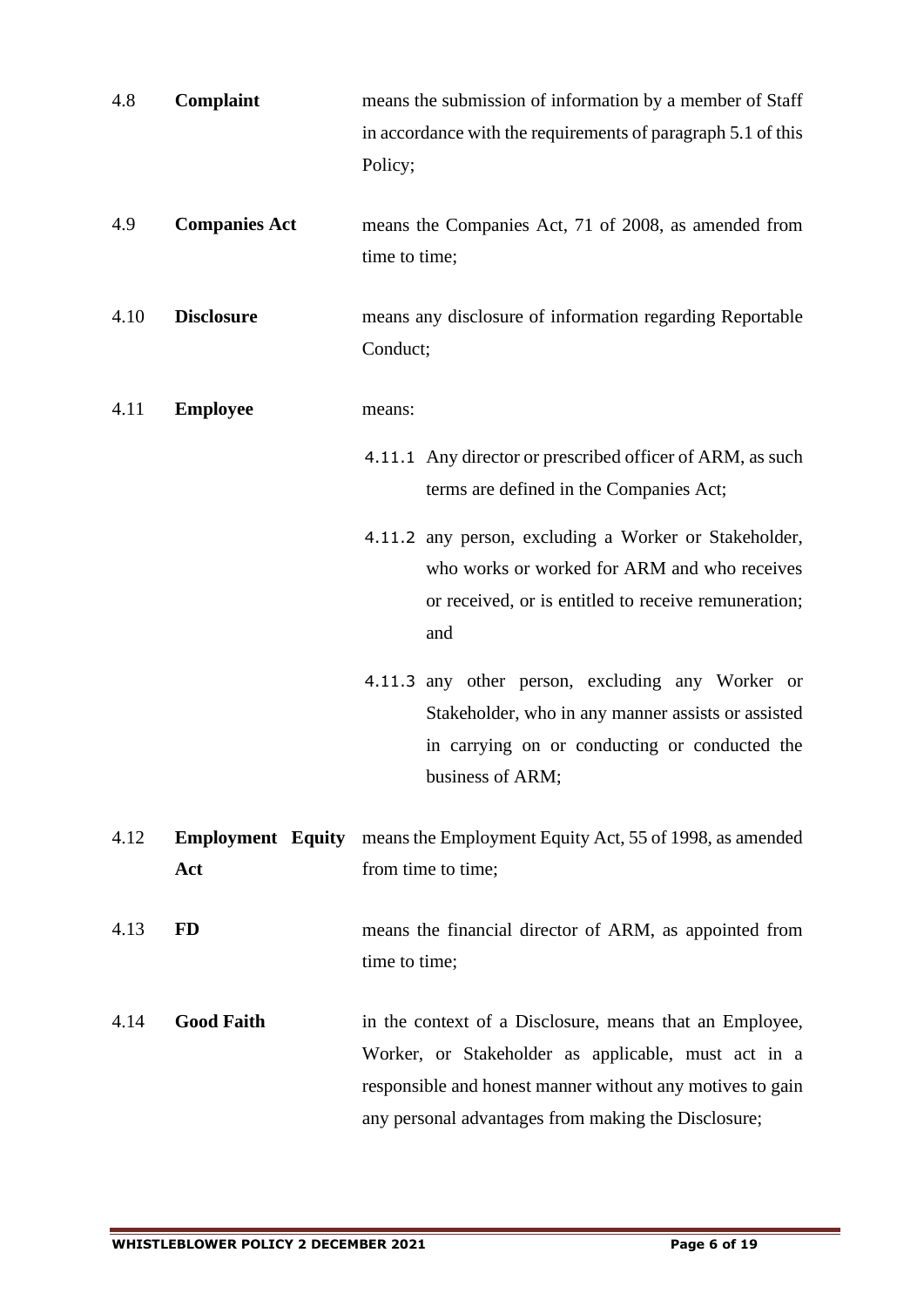| <b>Grievance</b>      | means any dissatisfaction with regard to matters which are<br>directly related to the employment relationship and/or the<br>contract of employment between the Employee and ARM;                                                                                                                                                                                       |
|-----------------------|------------------------------------------------------------------------------------------------------------------------------------------------------------------------------------------------------------------------------------------------------------------------------------------------------------------------------------------------------------------------|
| <b>HR Executive</b>   | means the Human Resources Executive of ARM;                                                                                                                                                                                                                                                                                                                            |
| <b>King IV Report</b> | means the King IV Report on Corporate Governance™ for<br>South Africa, 2016;                                                                                                                                                                                                                                                                                           |
| Occupational          | in relation to an Employee or a Worker means:                                                                                                                                                                                                                                                                                                                          |
| <b>Detriment</b>      | 4.18.1 being subjected to any disciplinary action;                                                                                                                                                                                                                                                                                                                     |
|                       | 4.18.2 being dismissed, suspended, demoted, harassed or<br>intimidated;                                                                                                                                                                                                                                                                                                |
|                       | 4.18.3 being transferred against his/her will;                                                                                                                                                                                                                                                                                                                         |
|                       | 4.18.4 being refused transfer or promotion;                                                                                                                                                                                                                                                                                                                            |
|                       | 4.18.5 being subjected to a term or condition of<br>employment or retirement which is altered or kept<br>altered to his/her disadvantage;                                                                                                                                                                                                                              |
|                       | 4.18.6 being refused a reference, or being provided with<br>an adverse reference, from ARM or the Temporary<br>Employment Service, as applicable;                                                                                                                                                                                                                      |
|                       | 4.18.7 being denied appointment to any employment,<br>profession or office;                                                                                                                                                                                                                                                                                            |
|                       | 4.18.8 being subjected to any civil claim for the alleged<br>breach of a duty of confidentiality or a<br>confidentiality agreement arising out of the<br>disclosure of a criminal office or information<br>which shows or tends to show that a substantial<br>contravention of, or failure to comply with the law<br>has occurred, is occurring or is likely to occur; |
|                       |                                                                                                                                                                                                                                                                                                                                                                        |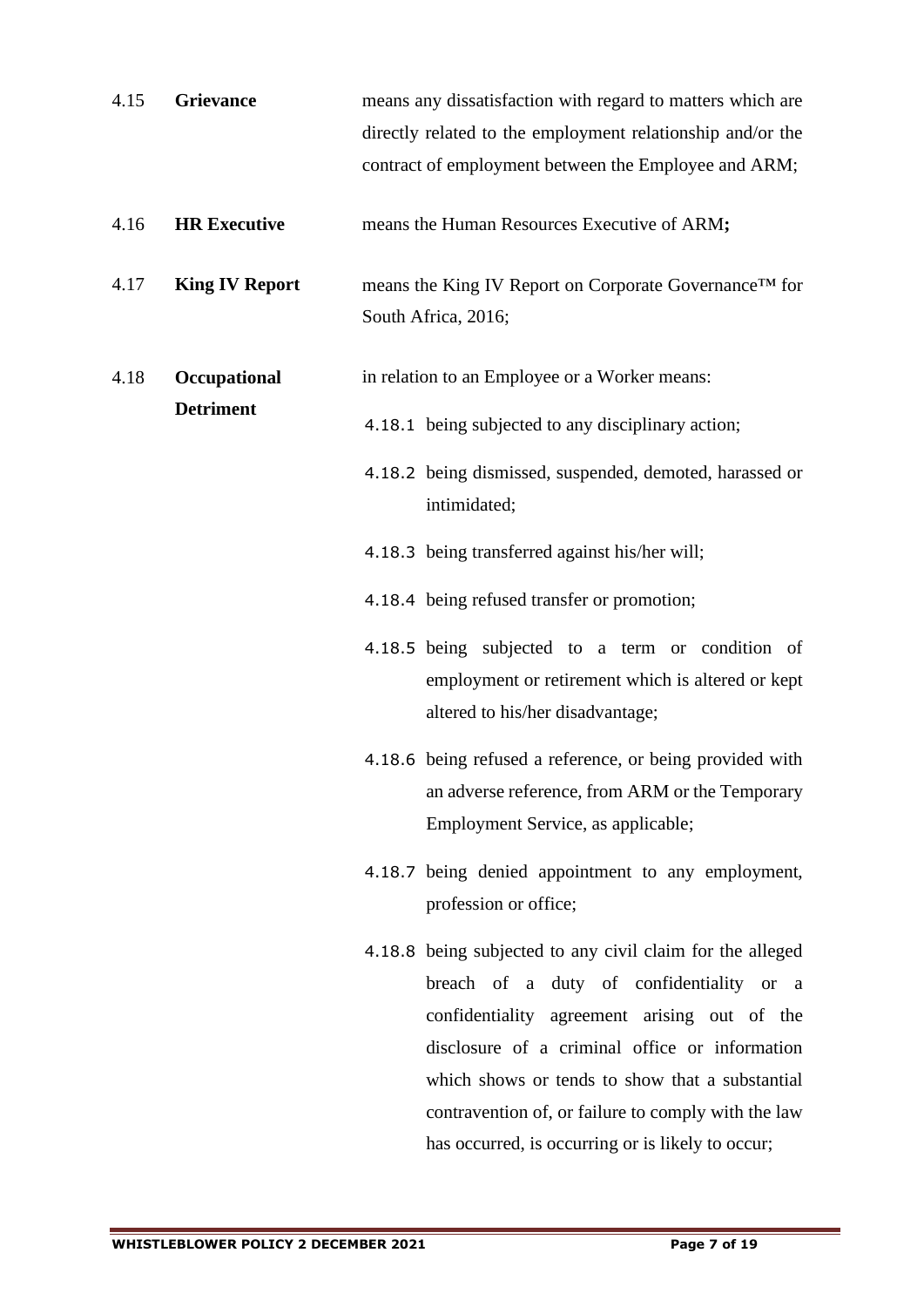- 4.18.9 being threatened with any of the actions set out above; or
- 4.18.10being otherwise adversely affected in respect of his/her employment, profession or office, including employment opportunities, work security and the retention or acquisition of contracts to perform work or render services;
- 4.19 **Operating Divisions** means ARM Platinum and ARM Ferrous, and such other divisions of ARM as may be established from time to time where such division ultimately reports to the Board;
- 4.20 **PACCA** means the Prevention and Combatting of Corrupt Activities Act, 12 of 2004, as amended from time to time;
- 4.21 **PEPUDA** means the Promotion of Equality and Prevention of Unfair Discrimination Act, 4 of 2000, as amended from time to time;
- 4.22 **Policy** means this Whistleblower Policy, as revised from time to time;
- 4.23 **Protected Disclosures**  means the Protected Disclosures Act, 26 of 2000, as **Act** amended from time to time;
- 4.24 **Reportable Conduct** has the meaning ascribed to it in paragraph [6.1](#page-9-0) of this Policy;
- 4.25 **Social and Ethics**  means ARM's Social and Ethics Committee in place from **Committee** time to time;
- 4.26 **Stakeholder** means any juristic, *universitas personarum* (including Communities) or natural person, excluding an Employee or Worker, that has a direct connection with ARM such as a shareholder, non-executive director, trade union, supplier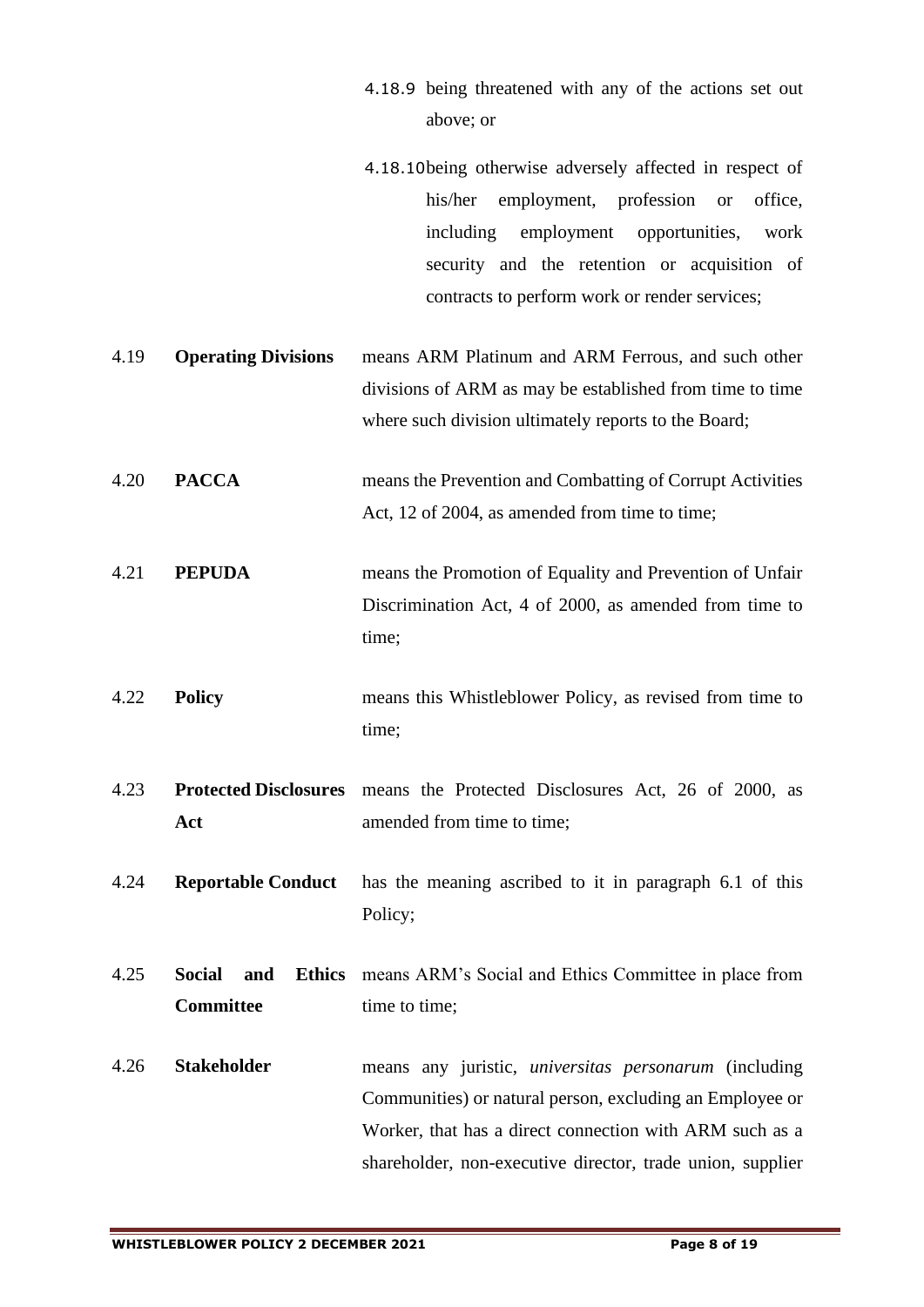and employee of a supplier, and **Stakeholders** shall have the same meaning;

- 4.27 **Subsidiaries** means ARM's subsidiaries as defined in the Companies Act and **Subsidiary** shall have the same meaning;
- 4.28 **Temporary Employment Service** to ARM, as a client, other persons who: **Provider** means any person who, for reward, procures for or provides 4.28.1 render services to, or perform work for, ARM as a
	- client; and
	- 4.28.2 are remunerated by the temporary employment service;

4.29 **Whistle Blowing**  means the independent third-party service provider that **Channel Provider** Service ARM has engaged for the purpose of providing confidential, 24-hour whistleblowing channels.;

- 4.30 **Worker** means:
	- 4.30.1 any person who works or worked for ARM or any other person who in any manner assists or assisted in carrying on or conducting or conducted the business of ARM as an independent contractor, consultant or agent; or
	- 4.30.2 any person who renders services to ARM as a client, while being employed by a Temporary Employment Service Provider.

# 5. **REQUIREMENTS FOR A VALID COMPLAINT**

- <span id="page-8-0"></span>5.1 A Complaint submitted by an Employee, Worker, or Stakeholder, as applicable, will only be valid for purposes of this Policy where:
- 5.1.1 the conduct in question amounts to Reportable Conduct, as contemplated in paragraph 6 below; and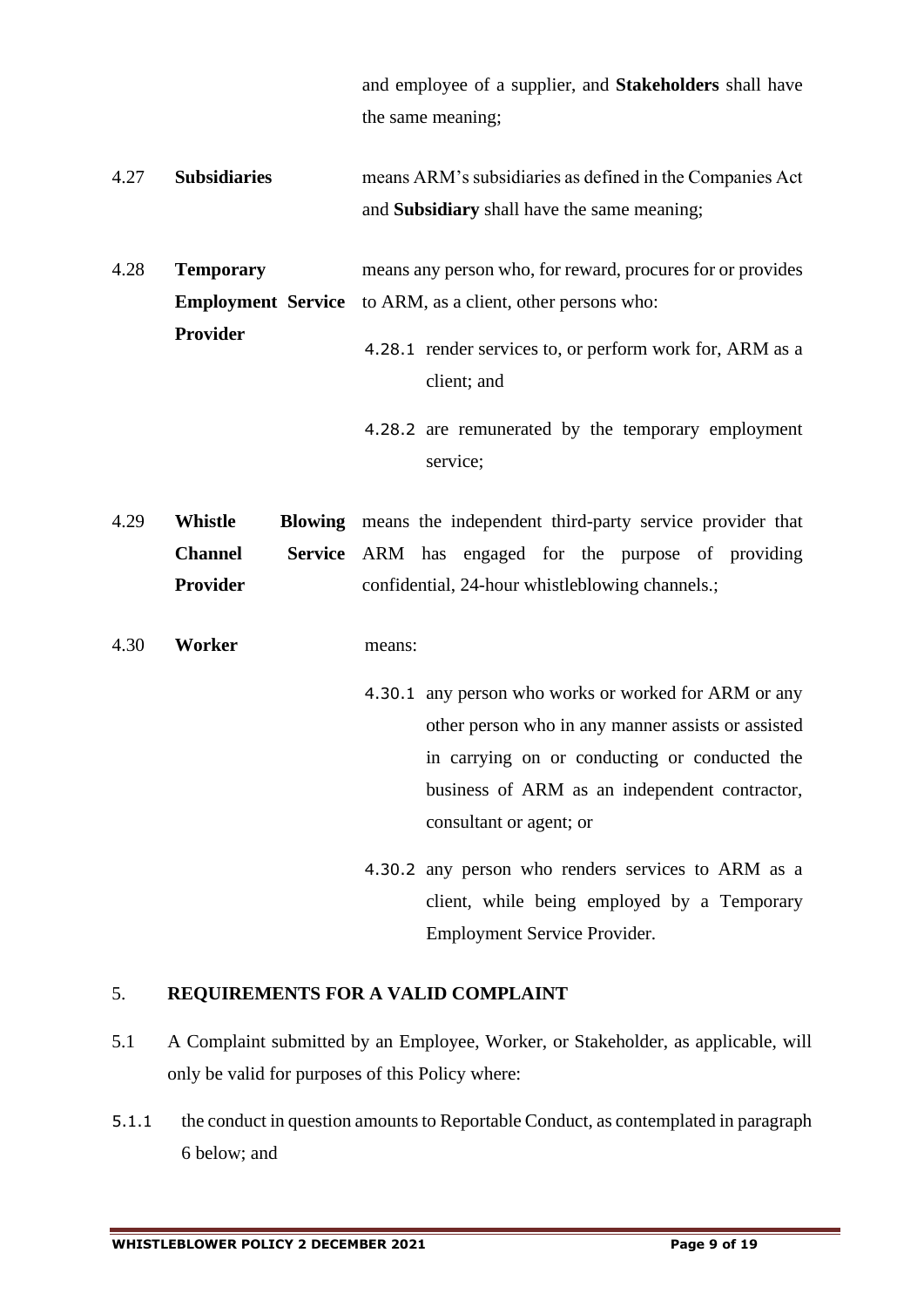- 5.1.2 the Employee, Worker, or Stakeholder makes the Complaint in Good Faith, as contemplated in paragraph [7.1](#page-10-0) below; and
- 5.1.3 the Employee, Worker, or Stakeholder does not commit a criminal offence by making the Complaint; and
- 5.1.4 subject to paragraph [7.2](#page-11-0) below, the Employee, Worker, or Stakeholder adheres to the Complaint procedure set out in paragraph [8](#page-12-0) of this Policy.
- 5.2 Where the requirements in paragraph [5.1](#page-8-0) are not met by an Employee, Worker, or Stakeholder, as applicable, ARM will not be required to investigate or address the complaint made, and it reserves the right to institute appropriate action against the Employee, Worker, or Stakeholder, where necessary.

#### 6. **REPORTABLE CONDUCT**

- <span id="page-9-0"></span>6.1 Reportable Conduct is:
- 6.1.1 conduct which may give rise to a disclosure as contemplated in the Protected Disclosures Act, being any disclosure of information regarding the conduct of ARM, or of an Employee or Worker of ARM, made by any Employee, Worker, or Stakeholder who has reason to believe that the information disclosed shows or tends to show one or more of the following:
- 6.1.1.1 that a criminal offence has been committed, is being committed or is likely to be committed;
- 6.1.1.2 that a person has failed, is failing or is likely to fail to comply with any legal obligation to which that person is subject;
- 6.1.1.3 that a miscarriage of justice has occurred, is occurring or is likely to occur;
- 6.1.1.4 that the health or safety of an individual has been, is being or is likely to be endangered;
- 6.1.1.5 that the environment has been, is being or is likely to be damaged;
- 6.1.1.6 unfair discrimination as contemplated in Chapter II of the Employment Equity Act or PEPUDA;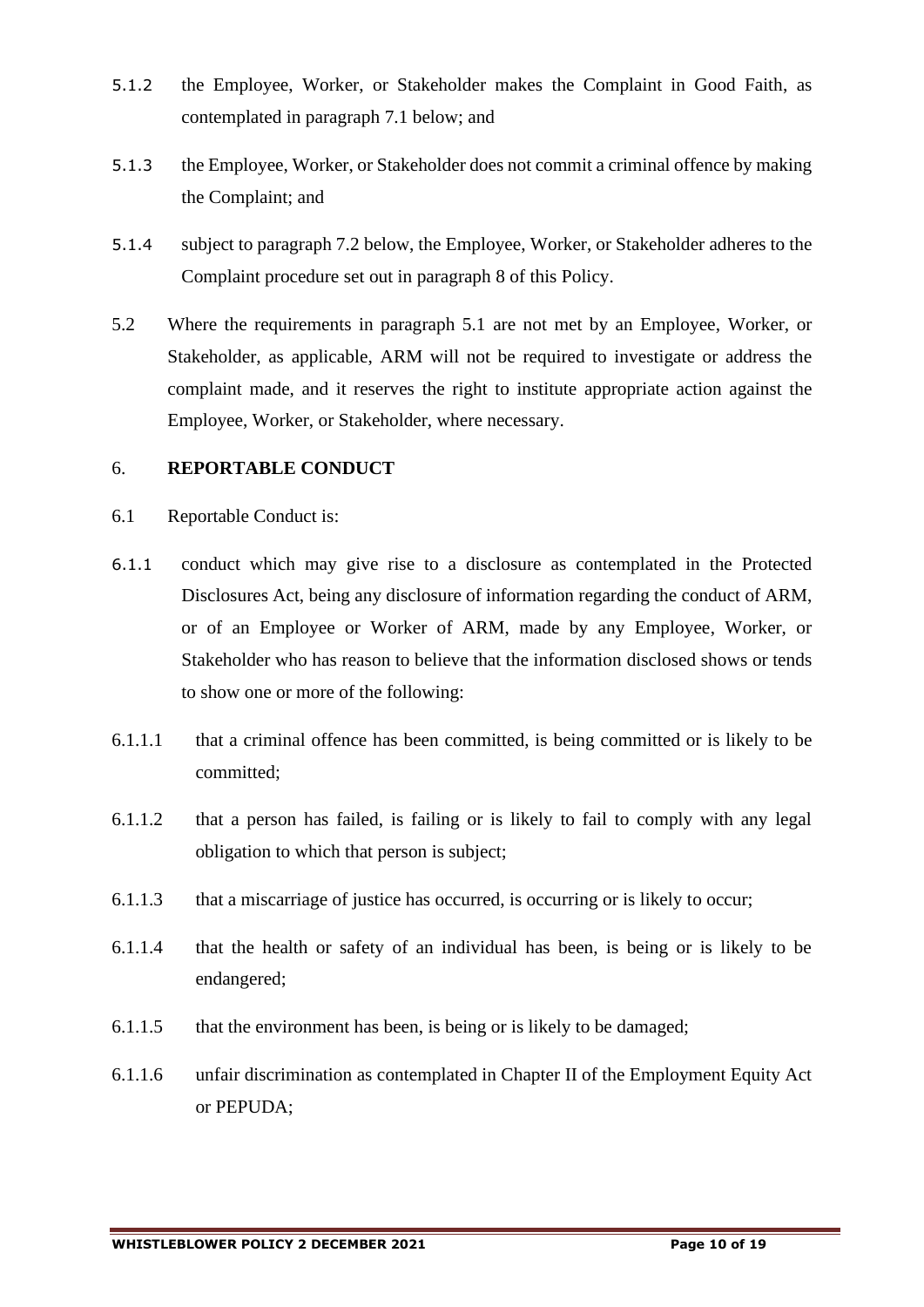- 6.1.1.7 that any matter referred to in the paragraphs above has been, is being or is likely to be deliberately concealed; or
- 6.1.2 conduct contemplated by section 159 of the Companies Act, relating to:
- 6.1.2.1.1 a contravention of the Companies Act or other specified laws by ARM, a director or a prescribed officer;
- 6.1.2.1.2 failures by ARM, a director or a prescribed officer to comply with any statutory obligation;
- 6.1.2.1.3 any conduct that has endangered, or was likely to endanger, the health and safety of any individual or the environment;
- 6.1.2.1.4 unfair discrimination against persons contemplated in section 9 of the Constitution or PEPUDA; and
- 6.1.2.1.5 contraventions of any other legislation that could expose ARM to risk of liability or is inherently prejudicial to ARM's interests;
- 6.1.3 conduct that is in breach of PACCA; and
- 6.1.4 conduct that is in breach of the anti-bribery and anti-corruption provisions of ARM's Code of Conduct.
- 6.2 Conduct that does not amount to Reportable Conduct shall not form the subject of a Complaint and shall be referred by the CRO to ARM's Human Resources Department or the Human Resources Departments of the Operating Divisions, as applicable, for appropriate action.
- 6.3 For the avoidance of doubt, a Grievance does not ordinarily amount to Reportable Conduct. Where an Employee has a Grievance that he/she requires to be resolved, he/she shall make use of ARM's Grievance Policy and Procedure, unless the nature of the Grievance amounts to Reportable Conduct, such as unfair discrimination.

# 7. **GOOD FAITH**

<span id="page-10-0"></span>7.1 An Employee, Worker, or Stakeholder must make a Complaint in Good Faith. In doing so, he/she/it must reasonably believe that the information disclosed, and any allegations contained in the Complaint, are substantially true and that, having taken into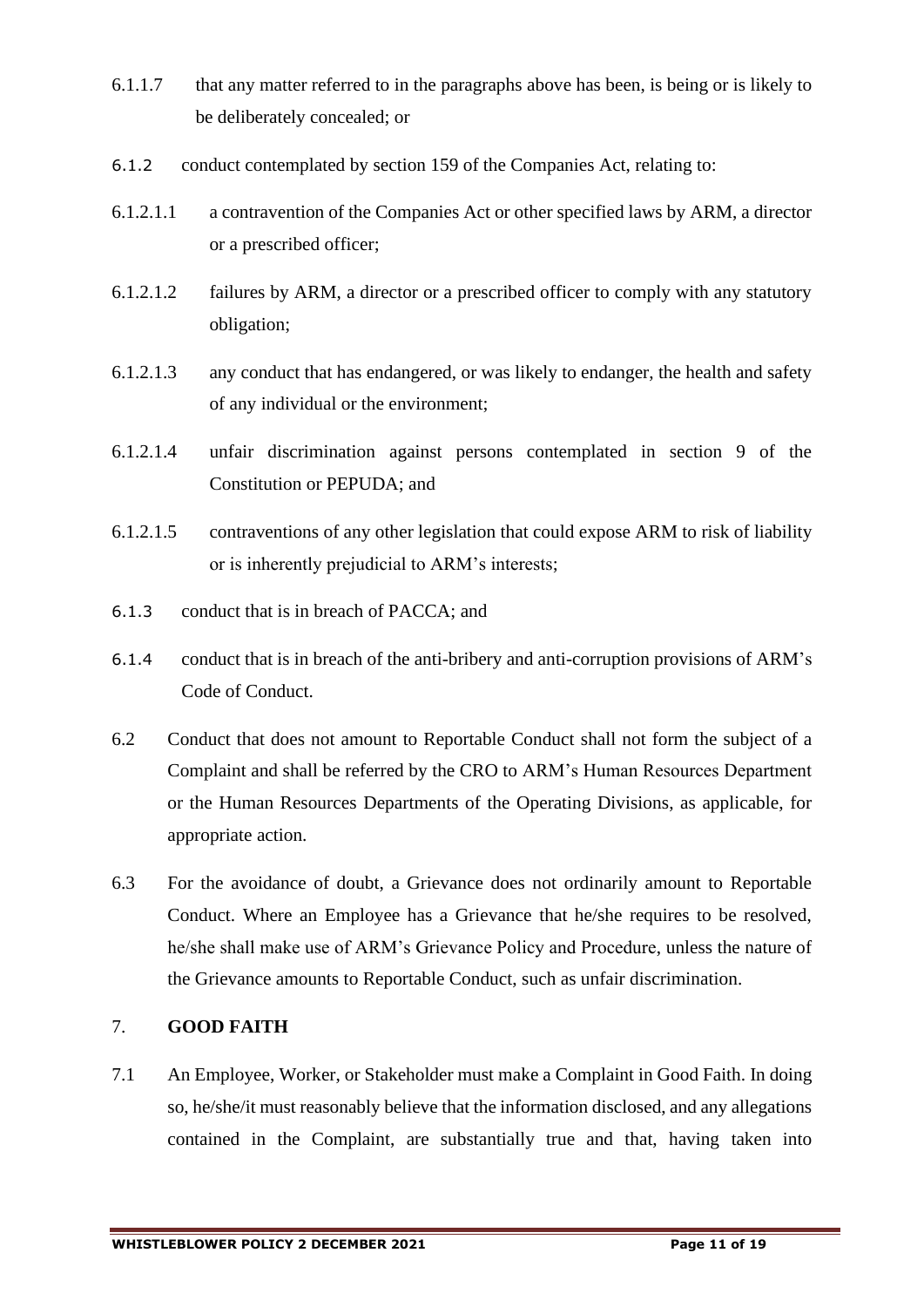consideration all of the relevant circumstances, it is reasonable for him/her/it to submit the Complaint.

- <span id="page-11-0"></span>7.2 The only instance in which a Disclosure by an Employee, Worker, or Stakeholder, as applicable, made in contravention of the Complaint procedure set out in paragraph [8](#page-12-0) below may be reasonably permissible is where:
- 7.2.1 at the time the Employee or Worker makes the Disclosure, he/she has reason to believe that he/she will be subjected to an Occupational Detriment if he/she submits a Complaint to ARM in accordance with paragraph [8](#page-12-0) below;
- 7.2.2 the Employee, Worker, or Stakeholder making the Disclosure has reason to believe that it is likely that evidence relating to the conduct will be concealed or destroyed if he/she/it submits a Complaint to ARM;
- 7.2.3 the Employee, Worker, or Stakeholder making the Disclosure has previously submitted a Complaint of substantially the same information to ARM, in respect of which no action was taken within a reasonable period after submitting the Complaint; or
- 7.2.4 the conduct is of an exceptionally serious nature.
- 7.3 In determining whether or not it is reasonable for the Employee, Worker, or Stakeholder, as applicable, to conduct himself/herself/itself in accordance with paragraph [7.2](#page-11-0) above, consideration must be given to the following factors:
- 7.3.1 the identity of the person to whom the Disclosure is made;
- 7.3.2 the seriousness of the conduct;
- 7.3.3 whether the conduct is continuing or is likely to occur in the future;
- 7.3.4 whether the Disclosure is made in breach of a duty of confidentiality of ARM towards any other person;
- <span id="page-11-1"></span>7.3.5 whether a Complaint has previously been made in respect of substantially the same information using the Complaint procedure set out in paragraph [8](#page-12-0) below;
- 7.3.6 where a Complaint, as contemplated in paragraph [7.3.5](#page-11-1) above, has previously been made, any action which ARM has taken or might reasonably be expected to have taken as a result of the previous Complaint; and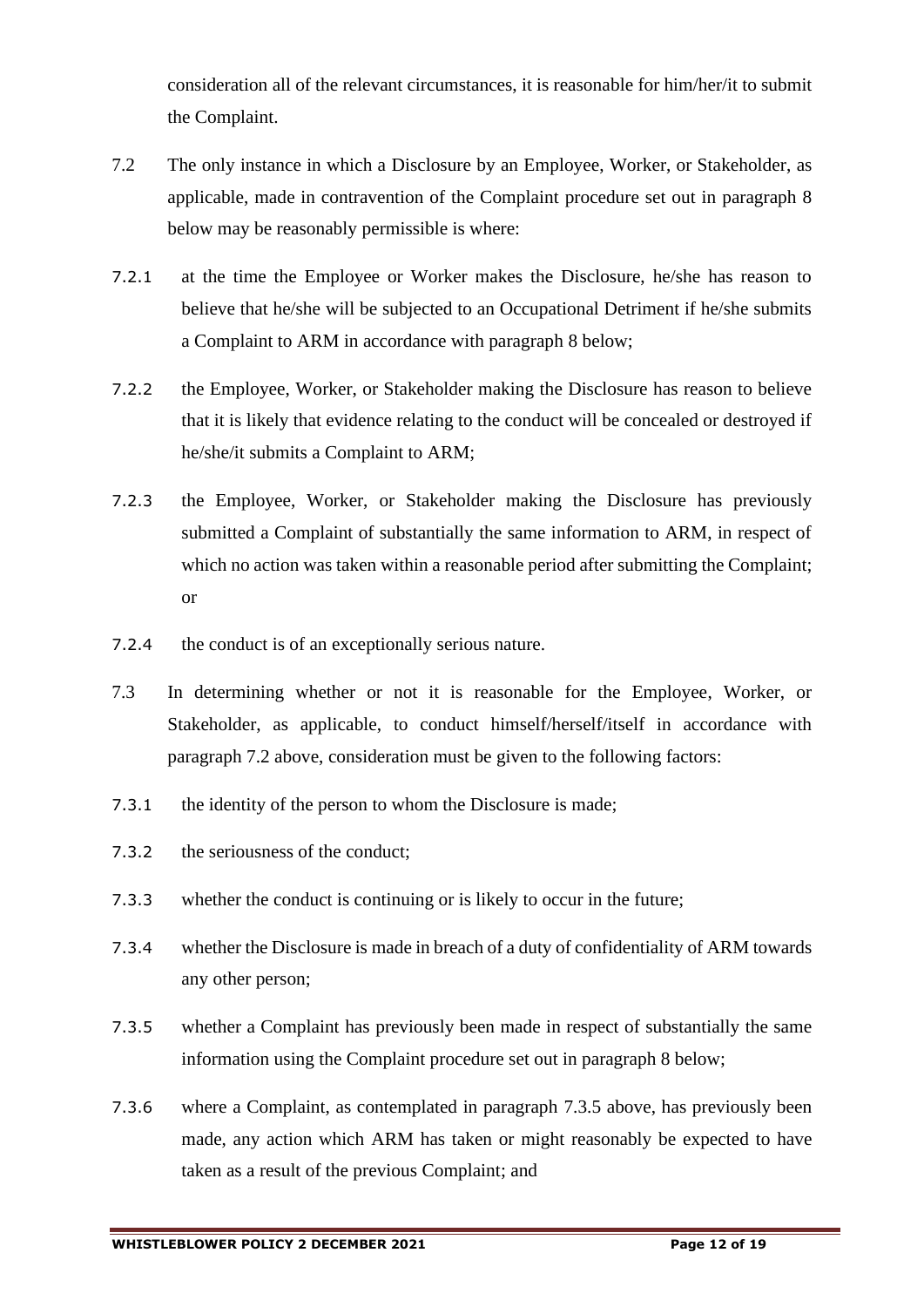7.3.7 the public interest.

# <span id="page-12-0"></span>8. **COMPLAINT PROCEDURE**

- 8.1 If an Employee, Worker, or Stakeholder, as applicable, is aware of or suspects that ARM or any Employee or Worker is engaging or has engaged in Reportable Conduct, he/she/it must not confront the entity or individual concerned but must adhere to the formal Complaint procedure set out below.
- 8.2 All Complaints shall be lodged with either Whistle Blowing Channel Service Provider or the HR Executive, who will treat all Complaints submitted to it as strictly confidential. No Employee, Worker, or Stakeholder will be obliged to disclose his/her/its name to Whistle Blowing Channel Service Provider or the HR Executive and, subject to paragraphs [8.16](#page-14-0) and [9.2](#page-15-0) below, he/she/it may choose to remain anonymous.
- 8.3 An Employee, Worker, or Stakeholder who submits a Complaint to Whistle Blowing Channel Service Provider or the HR Executive is deemed to be submitting the Complaint to ARM.
- 8.4 An Employee, Worker, or Stakeholder can submit a Complaint to Whistle Blowing Channel Service Provider:
- 8.4.1 telephonically, by calling the dedicated toll-free number on **0800-006-792**. All calls made to Whistle Blowing Channel Service Provider are dealt with by trained multilingual call operators; or
- 8.4.2 electronically, via the website [www.whistleblowing.co.za;](http://www.whistleblowing.co.za/) or
- 8.4.3 By toll-free facsimile, to **0800 212 689**; or
- 8.4.4 through the SMS call-back system by sending a "**please call me**" to **0826-777-531**; or
- 8.4.5 through the SMS service, to **33490**; or
- 8.4.6 through email by sending an email to [information@whistleblowing.co.za](mailto:information@whistleblowing.co.za)
- 8.5 The Employee, Worker, or Stakeholder will be allocated a reference number for the Complaint in order to ensure that the Complaint is registered and to enable the appropriate handling thereof.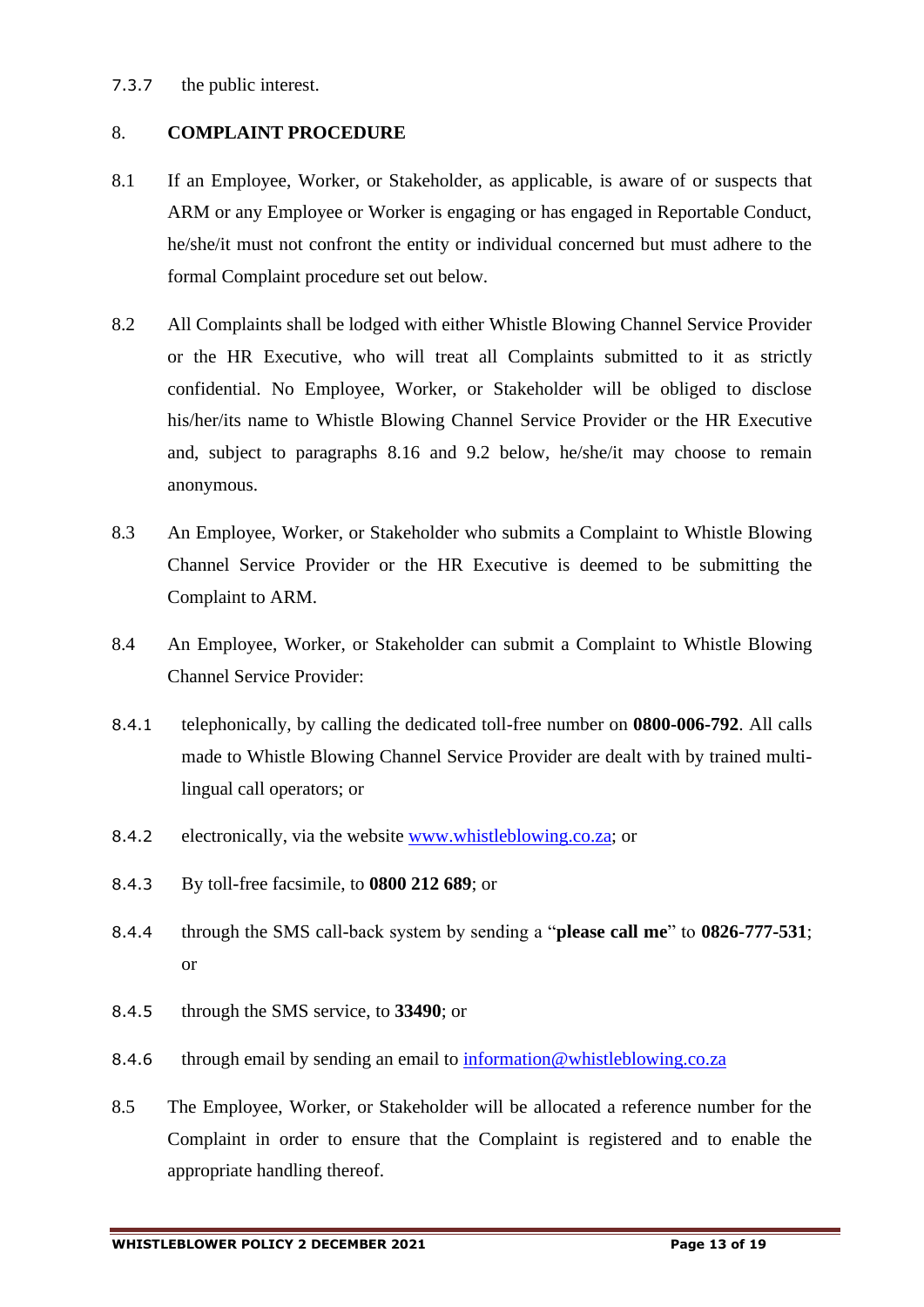- 8.6 Whistle Blowing Channel Service Provider (or the HR Executive, as applicable) will collate the information received and notify the CRO of the Complaint.
- <span id="page-13-1"></span>8.7 The Complaint will then be considered by the CRO who will be required to determine whether or not there exists a valid Complaint and, if so, whether or not there exists a *prima facie* basis on which to further investigate the Complaint.
- 8.8 If the CRO determines that the Complaint is not valid or that there does not exist a *prima facie* basis on which to further investigate the Complaint then the CRO shall provide such feedback to Whistle Blowing Channel Service Provider (or the HR Executive, as applicable).
- <span id="page-13-2"></span>8.9 If the CRO determines that the Complaint is valid and there exists a *prima facie* basis on which to investigate the Complaint then, subject to paragraph [8.10 below,](#page-13-0) the CRO shall refer the Complaint to the respective CE, the FD or the ARM Legal department, as the case may be.
- <span id="page-13-0"></span>8.10 Notwithstanding the provisions of paragraphs [8.7](#page-13-1) to [8.9](#page-13-2) above, where an Employee, or Worker, or Stakeholder lodges a Complaint with Whistle Blowing Channel Service Provider or an HR Executive which implicates the CRO, then irrespective of whether or not such Complaint is valid or provides a *prima facie* basis on which to investigate it further, Whistle Blowing Channel Service Provider (or the HR Executive, as applicable) shall be obliged to immediately refer the Complaint to the FD and the ARM Group Executive Legal for their further attention.
- <span id="page-13-3"></span>8.11 Where the substance of the Complaint pertains to:
- 8.11.1 ARM's Corporate Office, then the CRO will make arrangements for the investigation of the Complaint in consultation with the FD and the ARM Group Executive Legal;
- 8.11.2 one of the Operating Divisions, the CRO will engage the Chief Executive of such Operating Division on the Complaint in order to make the necessary arrangements for the investigation of the Complaint. The investigation of the Complaint will at all times be headed by ARM's Corporate Office, duly assisted by the Operating Division.
- <span id="page-13-4"></span>8.12 The provisions of paragraph [8.11](#page-13-3) notwithstanding, where the Complaint:
- 8.12.1 pertains to the CRO and, in the view of the FD and the ARM Group Executive Legal, there exists a *prima facie* basis on which to investigate the Complaint, then the FD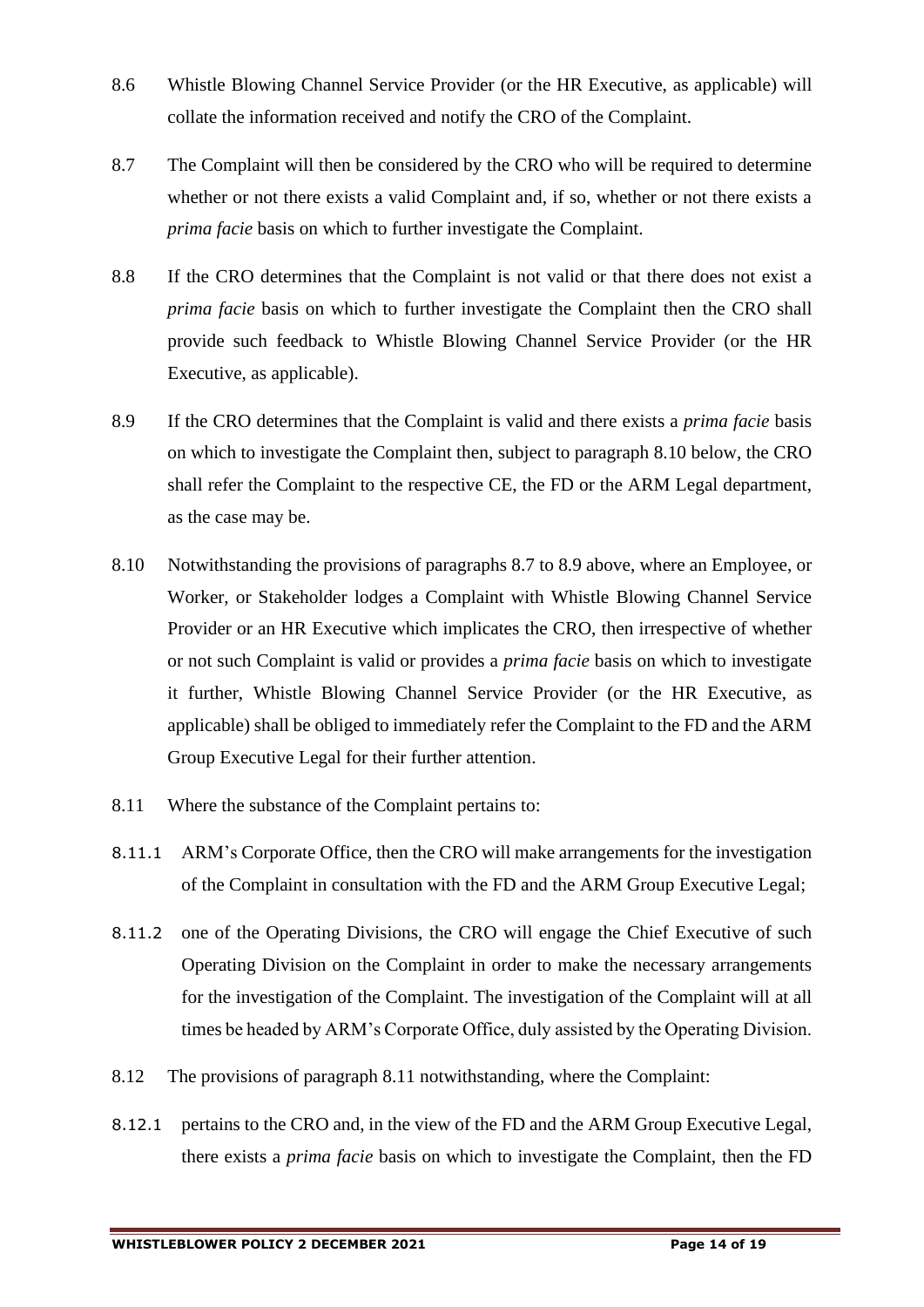and the ARM Group Executive Legal will make arrangements for the investigation of the Complaint.

- 8.12.2 pertains to the Chief Executive of an Operating Division, then the CEO and the CRO will make the necessary arrangements for the investigation of the Complaint.
- 8.12.3 pertains to ARM's Chief Executive Officer, then ARM's Group Executive Legal and the Chairperson of the Social and Ethics Committee will make arrangements for the investigation of the Complaint.
- 8.13 For purposes of clauses [8.11](#page-13-3) or [8.11.2](#page-13-4) above, as applicable, the arrangements made for the investigation of the Complaint will depend on the circumstances of each Complaint and may include, at ARM's discretion, conducting an investigation internally or appointing an external investigator.
- <span id="page-14-1"></span>8.14 Whether or not the identity of the Employee, Worker, or Stakeholder, as applicable, is known and if requested by any Employee, Worker, or Stakeholder at the time of making the Complaint, the CRO must as soon as reasonably possible but in any event within 21 (twenty-one) days of her/his receipt of the Complaint:
- 8.14.1 decide whether or not to investigate the Complaint or refer the Complaint to another person if the Complaint could be investigated or dealt with more appropriately by that other person; and
- 8.14.2 in writing acknowledge receipt of the Complaint, where applicable, by informing the Employee, Worker, or Stakeholder of the decision:
- 8.14.2.1 to investigate the Complaint, and where possible, the timeframe within which the investigation will be completed;
- 8.14.2.2 not to investigate the Complaint and the reasons for such decision.
- <span id="page-14-2"></span>8.15 At the conclusion of an investigation into a Complaint, the CRO shall inform Whistle Blowing Channel Service Provider (or the HR Executive, as applicable) in writing of the outcome thereof.
- <span id="page-14-0"></span>8.16 The CRO does not have to comply with the provisions of paragraphs [8.14](#page-14-1) and [8.15](#page-14-2) above if it is necessary to avoid prejudice to the prevention, detection or investigation of a criminal offence.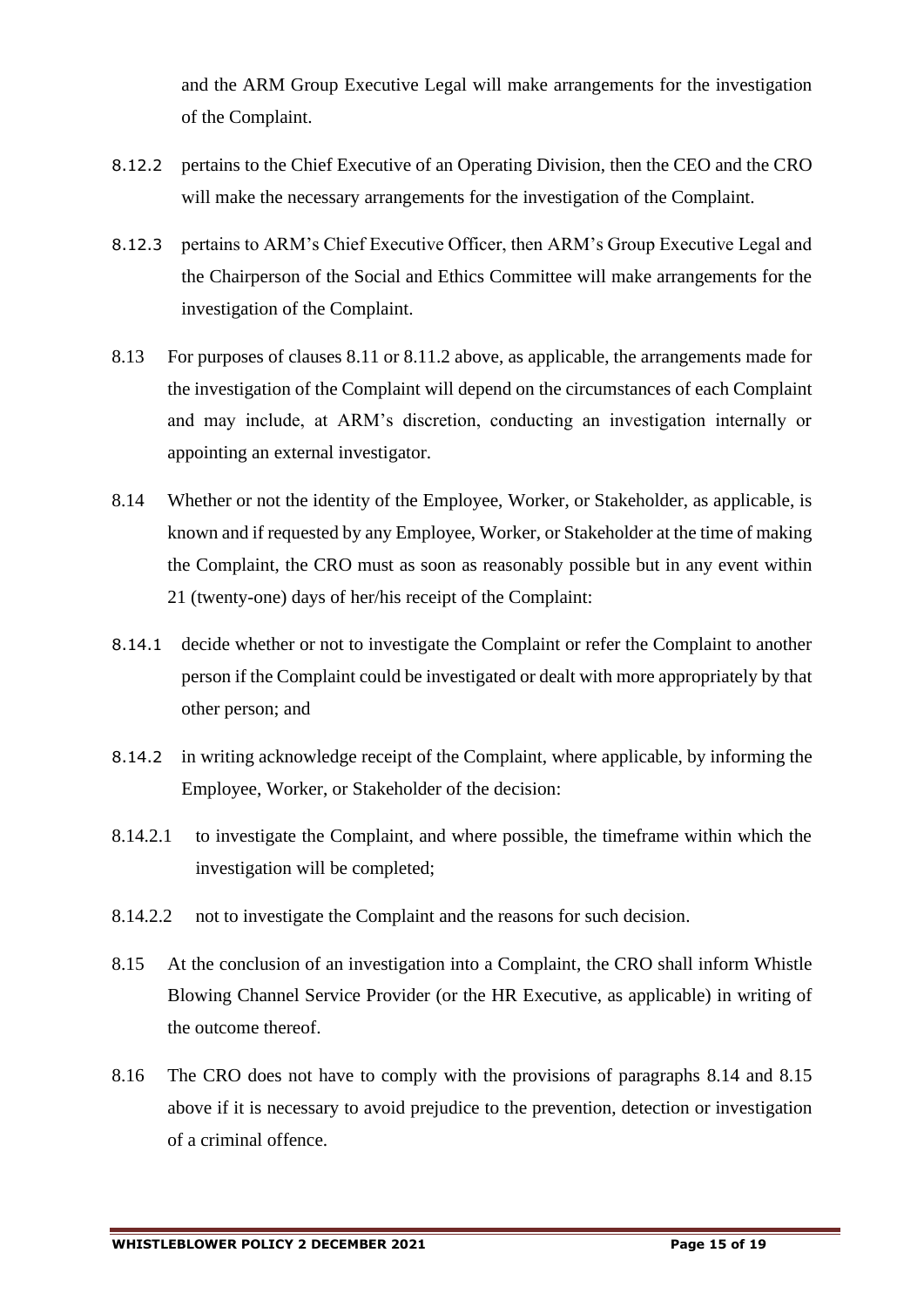- 8.17 Once the outcome of the investigation is complete, where the Complaint pertains to:
- 8.17.1 ARM's Corporate Office, then the CRO or the CEO, as applicable, will make arrangements for the appropriate resolution of the Complaint in consultation with the CEO or the Chairperson of the Social and Ethics Committee, as applicable;
- 8.17.2 one of the Operating Divisions, then the CRO will engage the Chief Executive of the Operation Division on the outcome of the investigation and make the necessary arrangements for the appropriate resolution of the Complaint. The resolution of the Complaint, including any criminal, civil, and disciplinary action, will at all times be headed by ARM's Corporate Office, duly assisted by the Operating Division.
- 8.18 Nothing in this Policy shall preclude the CRO, FD, the ARM Group Executive Legal or the CEO, as applicable, from consulting the Chairperson of the Social and Ethics Committee on Complaints, where he/she deems it necessary to do so in the interests of maintaining ethical standards and addressing criminal and other irregular conduct.
- 8.19 The CRO shall provide quarterly reports on the status of Complaints to the Social and Ethics Committee, the Audit and Risk Committee, the Management Risk and Compliance Committee, and divisional Audit Committees, so that the Board can exercise ongoing oversight of the management of ethics [King IV, RP 9(c)] and the maintenance of ethical standards. Where a Complaint is in the process of being investigated, the CRO shall be entitled to withhold such information as may be confidential or material to the outcome of the investigation until such time as the investigation of the Complaint has been completed.
- 8.20 The CRO must keep a detailed register of all Complaints received, dismissed, not pursued, investigated, and resolved.

# 9. **OCCUPATIONAL DETRIMENTS**

- 9.1 ARM has a responsibility to take all necessary steps to ensure that Employees and Workers are protected from any Occupational Detriments as a result of having made a Disclosure or submitted a Complaint.
- <span id="page-15-0"></span>9.2 ARM will treat all Complaints made by Employees, Workers, and Stakeholders as strictly confidential and the identity of the Employee, Worker, or Stakeholders who made the Complaint shall be protected as far as is reasonably practicable in the circumstances. However, in the event that a Complaint has been made and an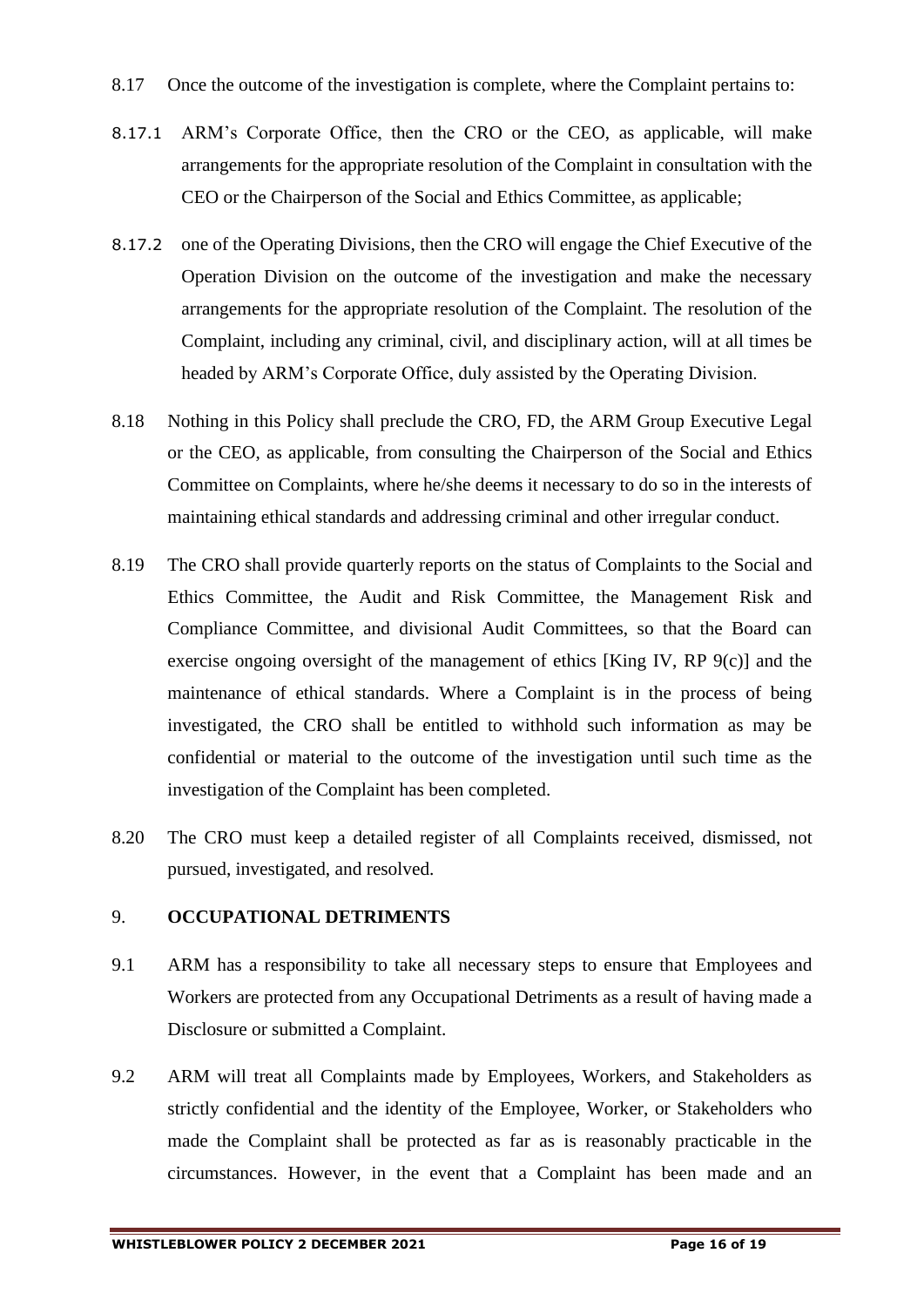investigation into that Complaint is being conducted, such investigation may, in certain circumstances, cause the identity of the Stakeholders who made such Complaint to be revealed.

9.3 ARM will not tolerate any form of retaliation or Occupational Detriment against any Employee, Worker, or Stakeholder who submits a Complaint in accordance with this Policy.

#### 9.4 **Employees**

- 9.4.1 Any Employee who has been or may be subjected to an Occupational Detriment as a result of having submitted a Complaint may:
- 9.4.1.1 approach any court having jurisdiction, including the Labour Court, for appropriate relief; or
- 9.4.1.2 pursue any other process allowed or prescribed by any law.
- 9.4.2 An Employee who has submitted a Complaint and who reasonably believes that he/she may be subjected to an Occupational Detriment on account of having done so must, at his/her request and if reasonably possible or practicable, be transferred from the position occupied by him/her at the time of the Complaint to another position in the same or a different Operating Division. The terms and conditions of employment of an Employee that is transferred on request will not, without his/her written consent, be less favourable than the terms and conditions that applied to the Employee immediately before the transfer.

# 9.5 **Workers and Stakeholders**

- <span id="page-16-0"></span>9.5.1 No Worker or Stakeholder will be detrimentally affected in their dealings with ARM or be retaliated against by ARM or any Employee as a direct consequence of having submitted a Complaint in terms of this Policy. Without limiting anything in this paragraph [9.5.1:](#page-16-0)
- 9.5.1.1 no agreement between ARM and any Worker or Stakeholder will be terminated;
- 9.5.1.2 no payments owing to any Worker or Stakeholder under any such agreement will be unduly withheld; and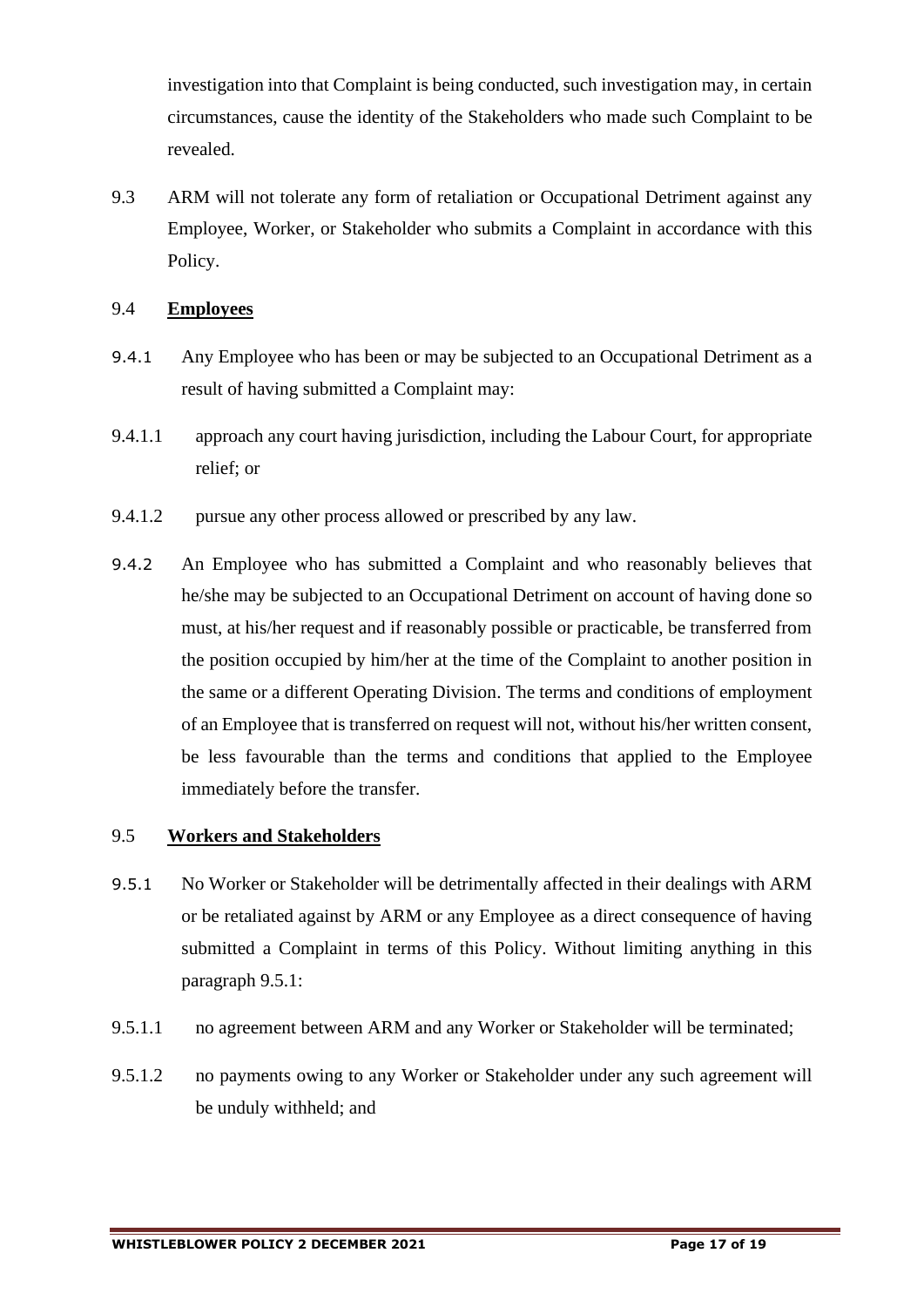9.5.1.3 no penalties or sanctions will be imposed on any Worker or Stakeholder under any such agreement;

> in each case as a consequence of such Worker or Stakeholder having submitted a Complaint in terms of this Policy.

- <span id="page-17-0"></span>9.5.2 Any Worker or Stakeholder who has or may be subjected to any undue prejudice or adverse consequence by ARM or any Employee as a result of having submitted a Complaint, including any prejudice referred to in paragraph [9.5.1](#page-16-0) above, must immediately report this to the CRO.
- 9.5.3 In addition to paragraph [9.5.2](#page-17-0) above, any Worker or Stakeholder who is subjected to any undue prejudice or adverse consequence by ARM or any Employee as a consequence of having submitted a Complaint may approach any court having jurisdiction for appropriate relief.
- 9.5.4 For the avoidance of doubt, nothing in this Policy negates or restricts, in any way, the ability of ARM or any Employee to take any action or enforce any rights or remedies against any Worker or Stakeholder, including in terms of any agreement with such Worker or Stakeholder, for reasons other than such Worker's or Stakeholder's submission of a Complaint in terms of this Policy.

# 10. **COMMUNICATION OF POLICY**

- 10.1 All Staff must be informed of the procedure for submitting a Complaint to Whistle Blowing Channel Service Provider or an HR Executive as part of ARM's commitment to implementing and maintaining ethical conduct and behaviour in its business.
- 10.1.1 The existence of this Policy and the systems provided for herein will be routinely publicised by ARM so that its Staff and Stakeholders are aware of it [Companies Act, Section 159(7)]. ARM will do so by, among others, conspicuously displaying a notice wherein Staff and Stakeholders are advised and encouraged to contact Whistle Blowing Channel Service Provider or an HR Executive if they are aware of any Reportable Conduct by ARM or an Employee which they wish or are obliged to bring to the attention of ARM [Regulation 131 of the Companies Regulations] at its registered office, corporate office, the principal places conducting the business activities of ARM, and at any workplace where Employees of ARM are employed.